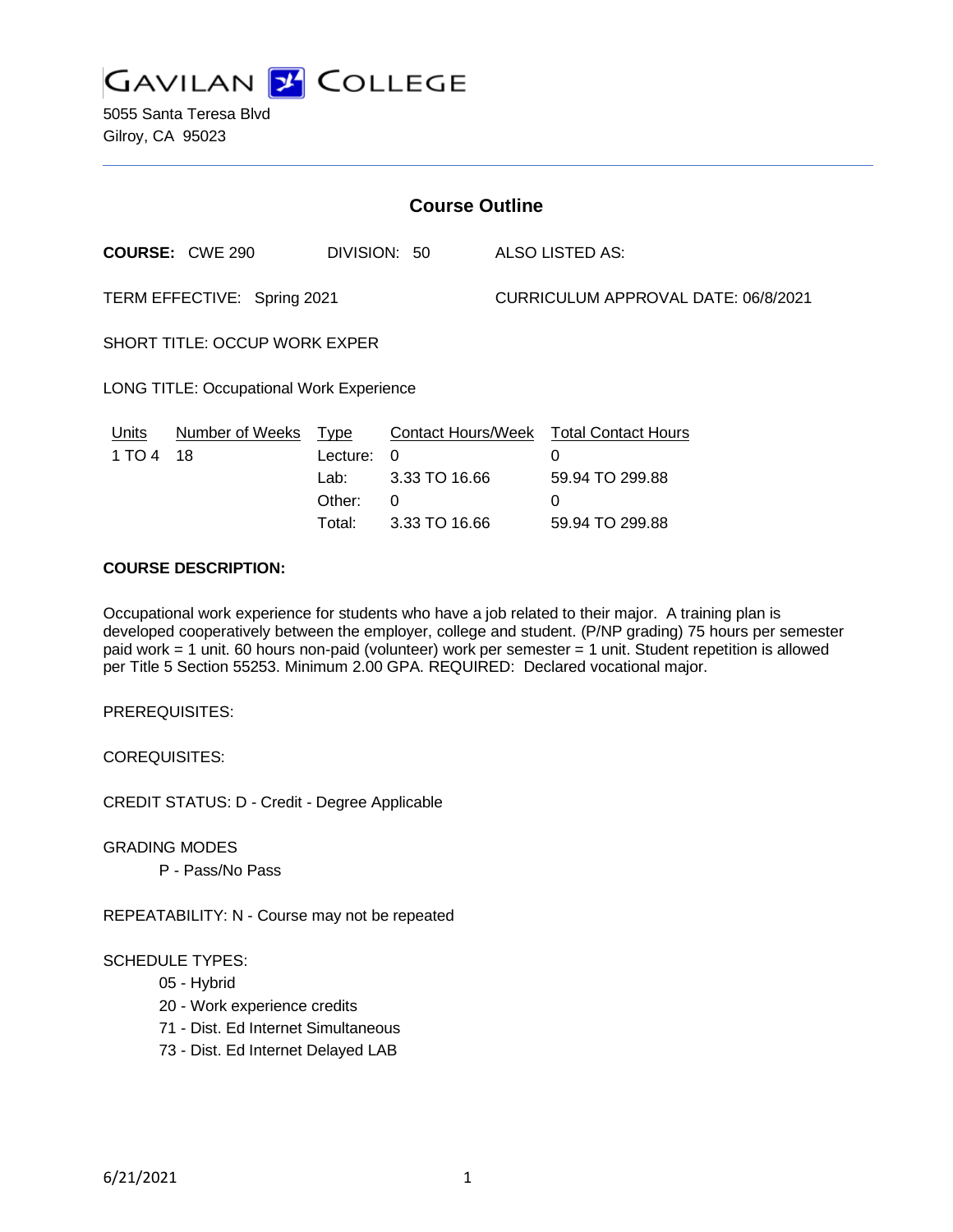## **STUDENT LEARNING OUTCOMES:**

By the end of this course, a student should:

1. Increase job skills in at least one of the following transferable skill sets: Communication, Research and Planning, Human Relations, Organization, Management and Leadership, Work Survival.

### **CONTENT, STUDENT PERFORMANCE OBJECTIVES, OUT-OF-CLASS ASSIGNMENTS**

Curriculum Approval Date: 06/8/2021

Gavilan College's occupational work experience program offers students the opportunity to earn elective units of credit for work experience. Employed students establish written job related learning objectives with their work supervisors which are submitted to the assigned Cooperative Work Experience Instructor. The student must work in a job related to their major and make measurable progress on each written learning objective during the course of the semester. At the end of the semester the student submits timesheets that reflect the hours worked during the semester. Student and supervisor evaluations of the written learning objectives are completed at the end of the semester. Student's must check iLearn for more information and a complete list of requirements and due dates. Students can earn up to 4 units per semester (maximum 16). Requirements:

(1) Complete and turn in application form and employer acknowledgement form by the 2nd week of the term.

(2) Complete and turn in Learning Objectives (at least one per unit enrolled) by the 5th week of the term.

(3) Choose/Complete one of the following: What do leaders do? or Values, setting an example. or Reflection and Action. Due by the end of week 4.

(4) Choose/Complete one of the following: Taking Risks, Opportunities or Collaboration or Developing Other Leaders. Due by the end of week 6.

(5) Choose/Complete one of the following: Inspiring Action or Impromptu Speaking or Public Speaking Mistakes to Avoid. Due by the end of week 10.

(6) Turn in signed timesheets by the end of the semester.

(7) Take home final.

Through this program students may gain realistic work experience that is meaningfully related to their college study program; acquire knowledge, skills, and attitudes essential for successful employment; demonstrate an increase in confidence and positive self-image through a worthwhile on-the job experience; develop a professional network and clarify career goals; and fulfill the ?experience required? stipulation associated with many job openings.

#### **METHODS OF INSTRUCTION:**

seminar discussions, individual conferences, term assignments, lab

## **METHODS OF EVALUATION:**

Writing assignments

Percent of total grade: 20.00 %

Other: Student Learning Outcomes developed jointly with student, employer and instructor. Percent range of total grade: 10% - 20%

Problem-solving assignments

Percent of total grade: 10.00 %

Written/Oral Report. Percent range of total grade: 10% - 20%

Skill demonstrations

Percent of total grade: 60.00 %

Field Work, Performance Exams. Percent range of total grade: 50% - 70%

Other methods of evaluation

Percent of total grade: 10.00 %

Conferences with Instructor. Percent range of total grade: 10% - 20%